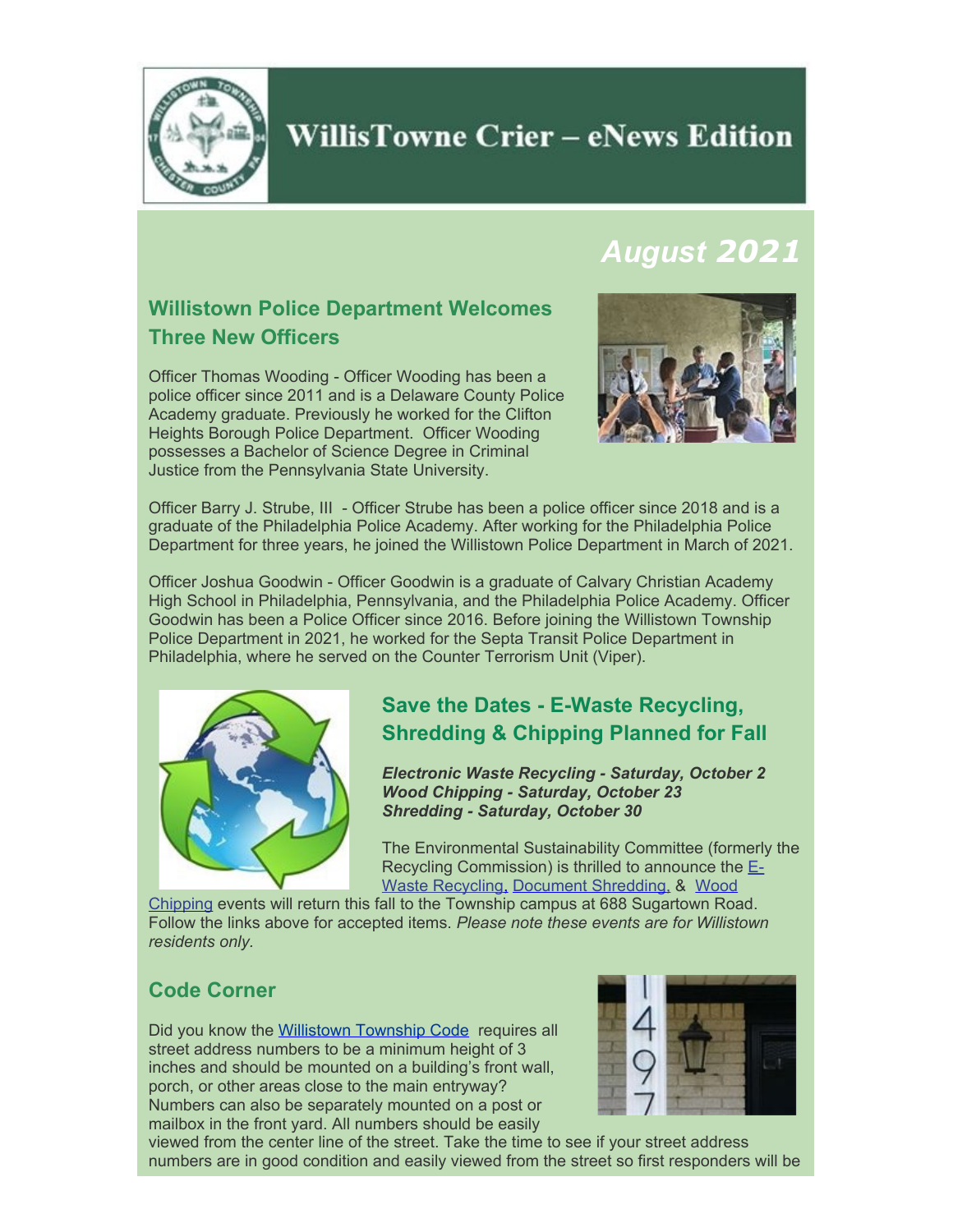

.

## **The Buzz About Mosquito Prevention**

Summer and mosquitos go hand in hand, but residents can do few simple steps to reduce the number on their property. Residents should inspect their yards and spend time cleaning up, reducing yard clutter, and dumping out any stagnant water sources. Residents may also purchase a variety of mosquito control and repellent products from most home and garden centers. Performing a community-wide cleanup helps reduce mosquito populations. Municipalities are encouraged to

help promote cleaning up to reduce mosquito concerns and disease risk. Stormwater management systems can sometimes contribute to mosquito populations and are also monitored by CCHD's Mosquito Borne Disease Control Program.

Many of the most common mosquito species in residential areas come from artificial containers left behind by people. Artificial containers can be something as small as a bottle cap and as large as a swimming pool. Mosquitoes prefer additional containers such as tires, buckets, and tarps because other predators found in nature that would prey on mosquito larvae are not present. During periods of drought, these containers continue to hold water and produce mosquitoes. One bucket or tire in someone's backyard can produce hundreds to thousands of mosquitoes in a year.

Mosquitoes can complete their life cycle within five to seven days during May-October. Residents are encouraged to use mosquito repellents when spending time outside. Individuals who don't like to use repellents can use an electric fan outside on a porch or patio. Mosquitoes don't like the wind, and the fan can help keep them away. As a last resort, residents can also purchase insecticides from garden centers and hardware stores to apply in their own yard but must follow the label instructions.

## **We Are Hiring!**

We are looking for a full-time Road Crew Laborer/Operator to join our team. For more information and how to apply, visit our [website](https://www.willistown.pa.us/312/Employment-Opportunities).



# **Willistown Parks & Rec News**

### **Greentree in Tune & on Tap**

Our next [Greentree In Tune & On Tap](https://www.willistown.pa.us/Calendar.aspx?EID=1191&month=8&year=2021&day=19&calType=0) is Tuesday, August 31 from 5:00 to 8:00 pm at Greentree Park. This familyfriendly event features music by the Mighty Manatees with food and drink available for purchase from Farm Boy BBQ and Locust Lane Brewery. Bring blankets and chairs and



enjoy a beautiful night in our park, but please leave your four-legged friends at home. Rain date is Sept 1.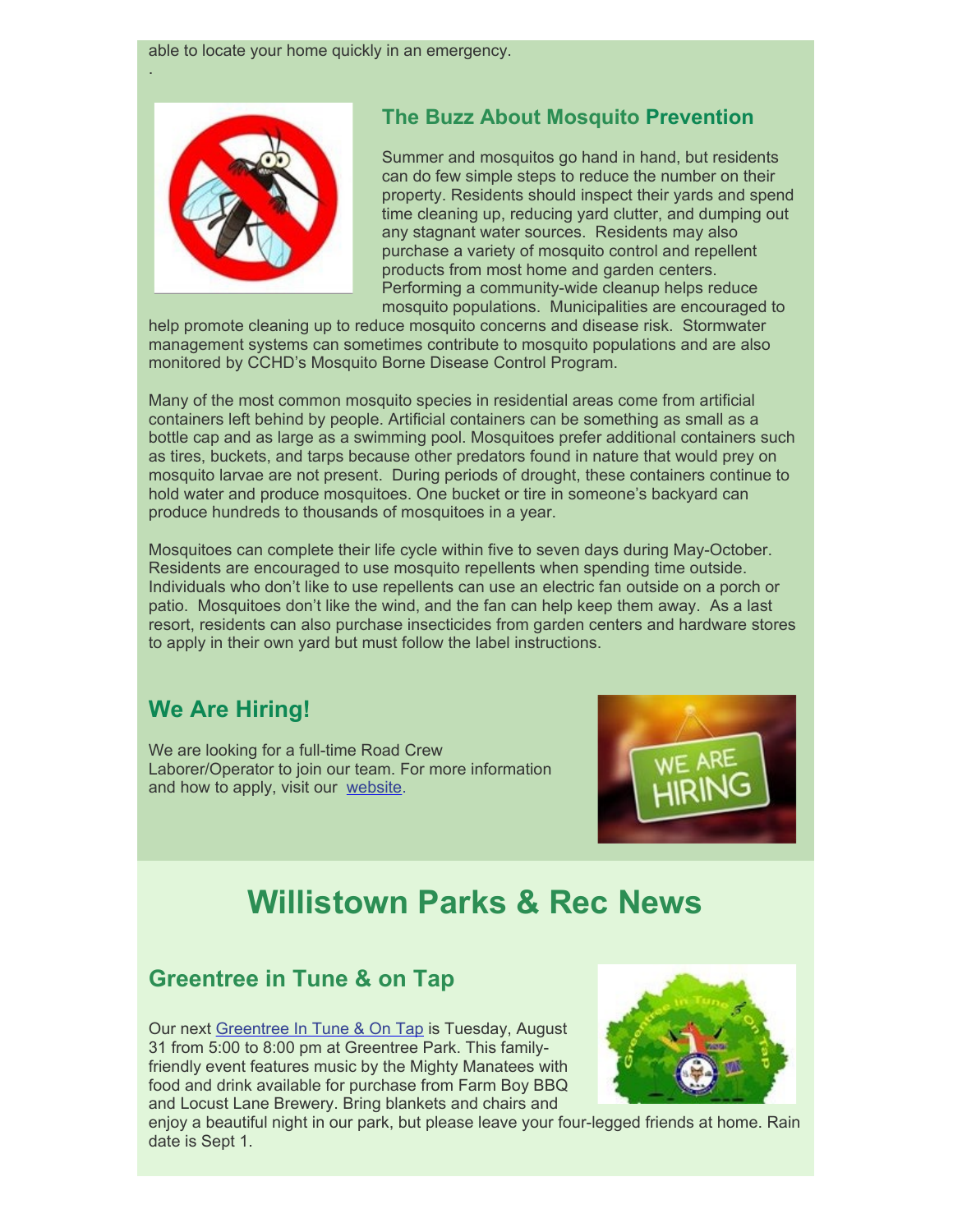#### **Community News Historic Sugartown**

[Meet the Hounds](https://historicsugartown.org/single-post-name/radnor-hunt-meet-of-the-hounds/) - September 18th - 9:30 am – 10:30 am You're invited to watch as mounted riders and hounds from Willistown's Radnor Hunt convene at Historic Sugartown on Saturday, September 18th. The riders and hounds will make a short stop between 10 am and 10:30 am. While they are in the village, Hunt members will share about the hunt, the hounds, the horses, and the history of this revered countryside sport. **Advance Registration Required.**

[Village Tours on Saturdays](https://historicsugartown.org/hours-directions/) - May through November 11AM & 1PM. Admission \$7 - \$9. [Bookbinding I & II Weekend at Historic Sugartown](https://historicsugartown.org/single-post-name/bookbinding-i-ii-weekend/2021-09-04/) – September 4<sup>th</sup> & 5<sup>th</sup> [Advanced Book Restoration Workshop](https://historicsugartown.org/single-post-name/advanced-book-restoration/2021-09-25/) - September 25<sup>th</sup> Advanced registration required for all events, tours & workshops. Register and learn about more events and Book Bindery workshops at [HistoricSugartown.org](https://historicsugartown.org/)

#### **Malvern Public Library**

Our plant swap is bursting with new plants! Feel free to stop by the library during open hours. It's simple; take a plant, leave a plant, repeat!

Just a head's up... DVD's are now free! The Chester County Library system has decided to eliminate rental charges on AV materials. Enjoy our collection of DVD's for free, permanently. Put yours on hold today via: [https://catalog.ccls.org/](https://catalog.ccls.org/?fbclid=IwAR1niX4dg9SJ7s9kp0E-uvBZ2UcTnI6mNFfeAJhHGHXiezJuGHXhAFNiSoo)

Library Hours: Sun: CLOSED Monday & Tuesday 9-8 Wednesday & Thursday 9-6:30 Friday 9-5 Saturday 9-4

#### **Paoli Public Library**

Please wear a mask when visiting our library. Following the recommendations from the CDC during the time of the spread of COVID-19 Delta variant, and to protect the health of our employees as well as the general public, Tredyffrin Township now requires that masks be worn by everyone entering and while inside any Township facilities including the Township Libraries.

View the [library calendar](https://www.tredyffrinlibraries.org/virtual-calendar/) for upcoming events for kids through adults.

**Library Hours:** Tuesday & Thursday 10 am – 5 pm Friday & Saturday 10 am – 2 pm CLOSED Mondays, Wednesdays, and Sundays

#### **Willistown Conservation Trust**

"Just Show Up" Volunteer Wednesdays at Rushton Farm If you are interested in getting your hands dirty, every Wednesday, June through October, Rushton Farm (911 Delchester Road) hosts a "Just Show Up" volunteer day between 9 am and 4 pm for weeding, harvesting, and other farm activities. No reservations are necessary!

Community Supper Series is Back August 27 from 5:30 to 7:30 PM